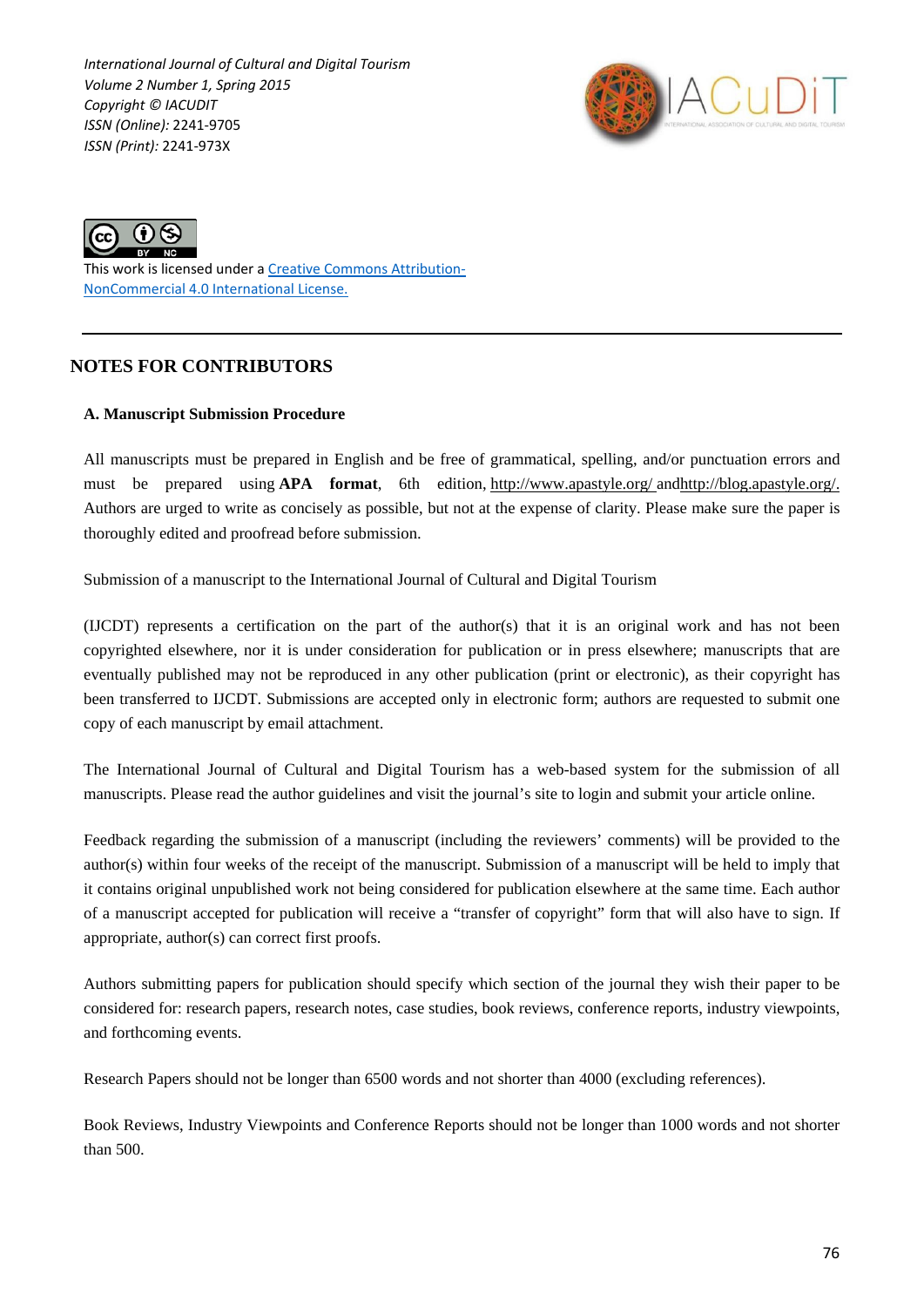Forthcoming Events should not be longer than 500 words.

Manuscripts that do not fully conform to the above word limits (according to the type of the article), will be automatically rejected and should not be entered into the reviewing process.

## **B. Manuscript Presentation**

All authors of a manuscript should include their full names, affiliations, postal addresses, telephone numbers and email addresses on the cover page of the manuscript. One author should be identified as the corresponding author. Please give the affiliation where the research was conducted. If any of the named co-authors moves affiliation during the peer review process, the new affiliation can be given as a footnote. Please note that no changes to affiliation can be made after the manuscript is accepted. Please note that the email address of the corresponding author will normally be displayed in the article PDF (depending on the journal style) and the online article.

All persons who have a reasonable claim to authorship must be named in the manuscript as co-authors; the corresponding author must be authorized by all co-authors to act as an agent on their behalf in all matters pertaining to publication of the manuscript, and the order of names should be agreed by all authors.

Please supply a short biographical note for each author.

For submission, manuscripts of research papers, research notes and case studies should be arranged in the following order of presentation:

**1. Cover page**: title, subtitle (if required), author's name and surname, affiliation, full

postal address, telephone and fax numbers, and e-mail address. Respective names, affiliations and addresses of coauthor(s) should be clearly indicated. Also, include an abstract of not

more than 250 words and up to 6 keywords that identify article content. Also include a short

biography of the author (about 50 words); in the case of co-author(s), the same details should also be included. All correspondence will be sent to the first named author, unless otherwise indicated.

Follow the following instructions:

Title: Bold, Capitalize first letter (title of no more than 12 words)

Authors: An Author1 and Another Author2 (initials closed up if J.B. Author) Affiliation: 1Department, University, City, Country; 2Department, University, City,

#### Country,

Correspondence details: Given as footnote on page 1\* \*Corresponding author. Email: xxxxxxx ranged left, no indent. Postal address not included in footnote. If there is only one author, use \*Email: xxxxxxx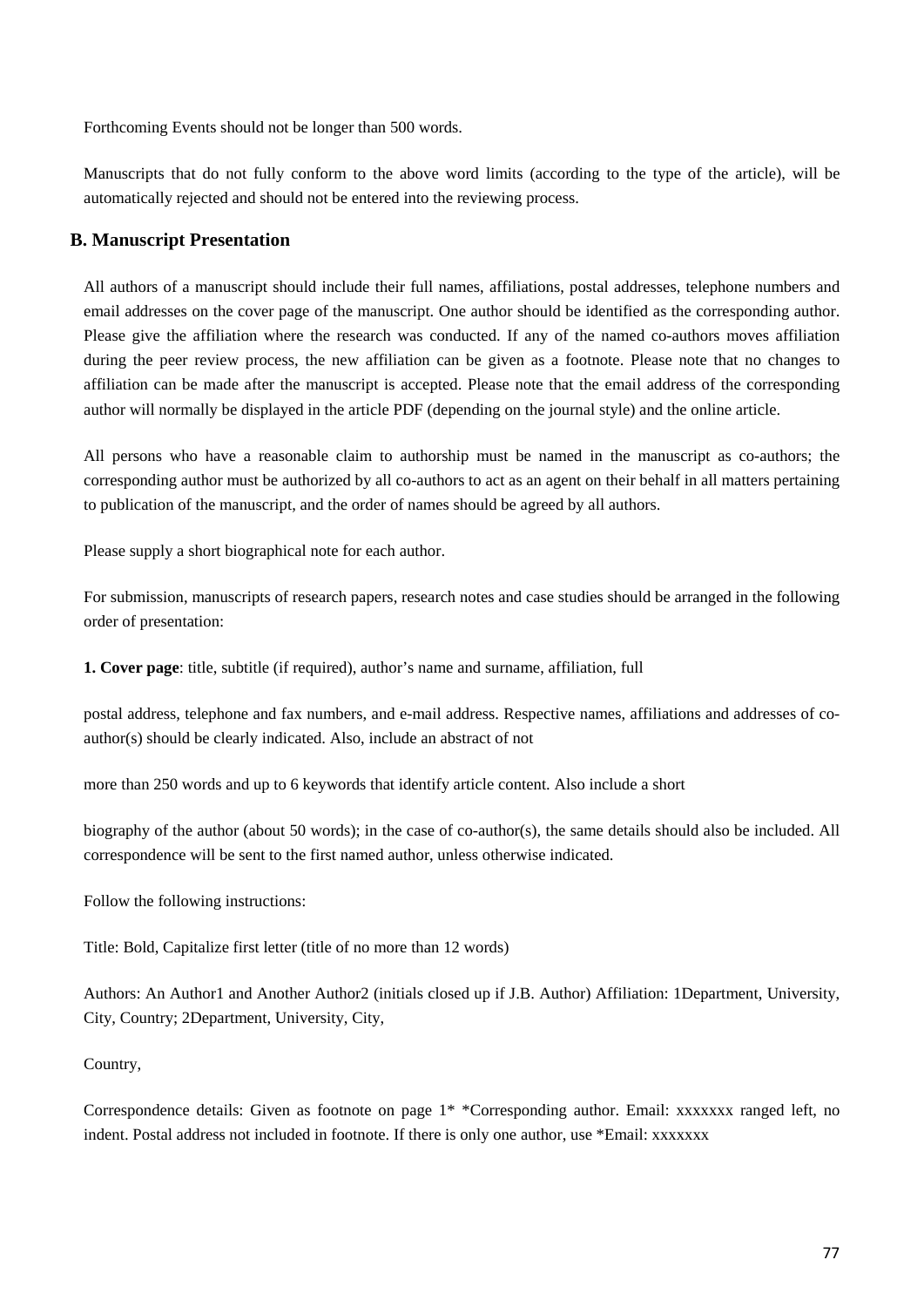**2. Title page:** the second page consists of the manuscript title, an abstract of not more than 250 words and up to 6 keywords that identify article content. To facilitate the double-

blind review process no material that identifies the author(s) should be placed in this page. Furthermore, every manuscript should include a JEL classification mentioned right after the

abstract. You can find all the classifications here: <http://www.aeaweb.org/econlit/jelCodes.php>

**3. Subsequent pages:** the paper should begin on the third page and should not

subsequently reveal the title or authors. All manuscripts should include at least the following sections: introduction, literature review, methodology, results, discussions, implementations, limitations, and conclusions, followed by references, tables, and figures. The author(s) should ensure that their names cannot be identified anywhere in the text.

## **C. General Guidelines**

The general style of manuscripts should be prepared in accordance with the **APA Publication Manua**l, 6th e [d.](http://www.apastyle.org/) [http://www.apastyle.org.](http://www.apastyle.org/) All parts of the manuscript should be in accordance with the journal's template. More specifically:

· **Times New Roman** font should be used throughout the paper.

· Font size **12** should be used for segments' titles, authors' names and surnames as

well as names and descriptions of figures and tables.

- · Font size **11** should be used for the content of each segment.
- · Font size **10** should be used for the authors' affiliations.

· **Segment headings** should be marked as follows: primary headings should be typed in bold with the first letter capitalized; sub-segment headings should be typed with italic lower-case letters.

· Manuscripts should be **single-line spaced**, and have **2 cm margin** on all four sides.

· Pages should be **numbered** consecutively.

- · **Indent** the first line of every paragraph by 0.6 cm.
- · List the **references** with 0.9 cm hanging paragraphs.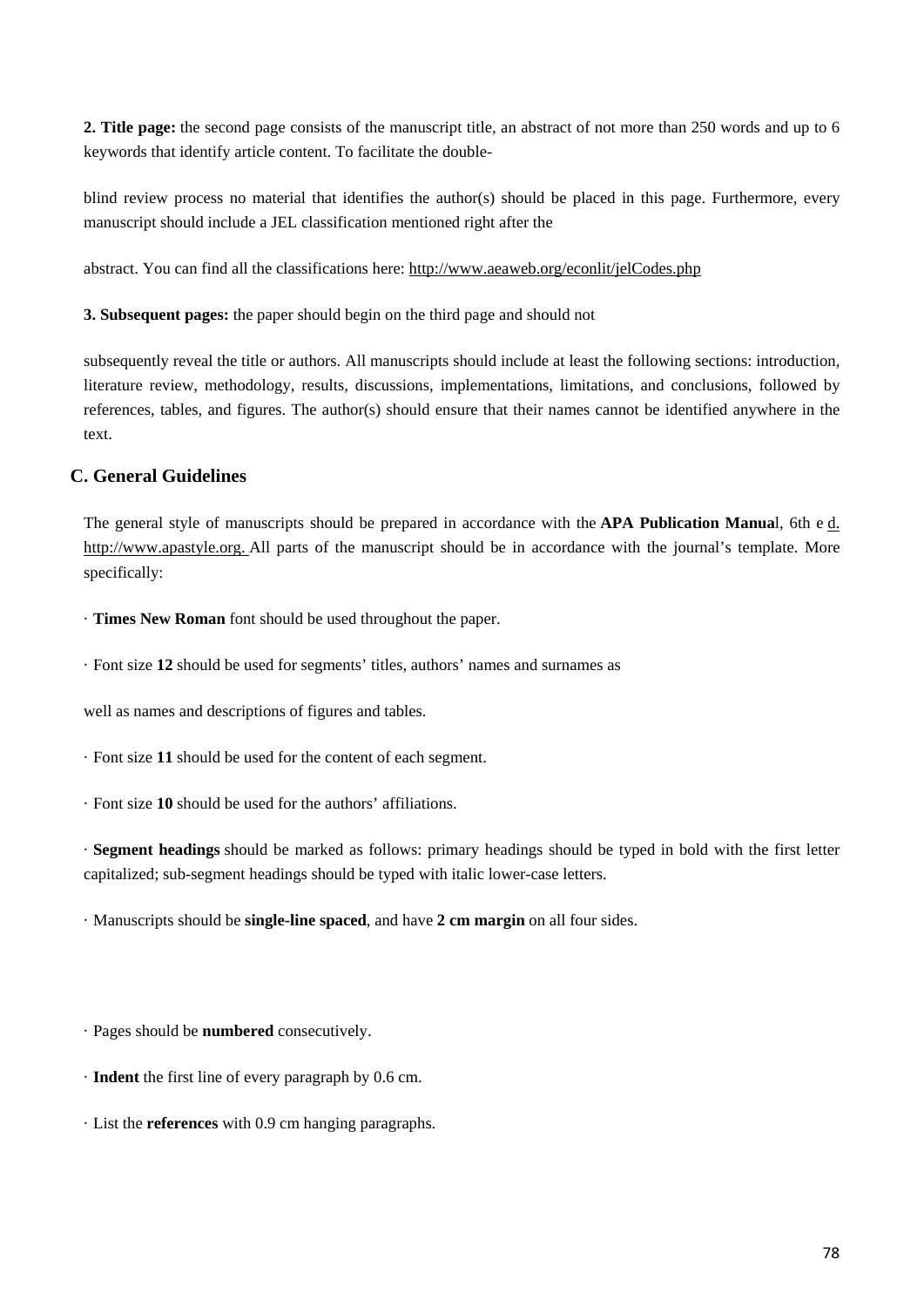· Align the text to the **left-hand margin.** Align the title of the paper as well as the names and the surnames of the authors to the center.

· The use of footnotes within the text is **NOT** allowed – use **endnotes** instead.

Endnotes should be kept to a minimum, be used to provide additional comments and discussion, and should be numbered consecutively in the text and typed on a separate page at the end of the article.

· Where **acronyms** are used, their full expression should be given initially.

· **Quotations** must be taken accurately from the original source. Alterations to the quotations must be noted. Quotation marks (" ") are to be used to denote direct quotes. Inverted commas (' ') should denote a quote within a quotation. If the quotation is less than 3 lines, then it should be included in the main text enclosed in quotation marks. If the quotation is more than 3 lines, then it should be separated from the main text and indented. This is the text, and Smith (2012) says "quoted text" (p. 1), which supports my argument. This is the text, and this is supported by "quoted text" (Smith, 2012, p. 1). This is a displayed quotation. (Smith, 2012, p. 1)

· **References, citations, and general style of manuscripts** should be prepared in accordance with the APA Publication Manual, 6th ed. [http://www.apastyle.org.](http://www.apastyle.org/) All references cited in the article must be listed in the References and the names must be spelled correctly and typed in alphabetical order of authors. Cite in the text by author and date (Ford, 1983), or for many authors (Anderson, Christoff, Panitz, De Rosa, & Gabrieli, 2003; Ohman & Mineka, 2001) and for more than five authors (Carretie et al., 2004)

#### *Examples*:

- Journal: Author, M., & Autho, N. N. (1978). Therapy groups for women sexually molested as children. Archives of Sexual Behaviour, 7(6), 417-427. doi:10.1037/0096-3445.134.2.258

- Book: Author, M. (1980). Such a pretty face. New York: W. W. Norton. Contribution to a Book: Author, J. T., & Author, D. A. (1980). Contemporary

issues in adult development of learning. In L. W. Poon (Ed.), Ageing in the 1980s (pp. 239-252). Washington, DC: American Psychological Association.

- Internet sources: Author, D. (2003). The power of branding in tourism. Tourism Marketing 22, 237-246. Retrieved from [http://www.tourismabstracts.org/marketing/papers-authors/id3456.](http://www.tourismabstracts.org/marketing/papers-authors/id3456) Accessed the

12 th of January 2005, at 14:55. (Note: always state clearly the full URL of your source)

· **Acknowledgement** is optional and should appear after the references and before the appendices. Please supply all details required by any funding and grant- awarding bodies as an Acknowledgement as follows:

- For single agency grants: "This work was supported by the [Funding Agency] under Grant [number xxxx]."